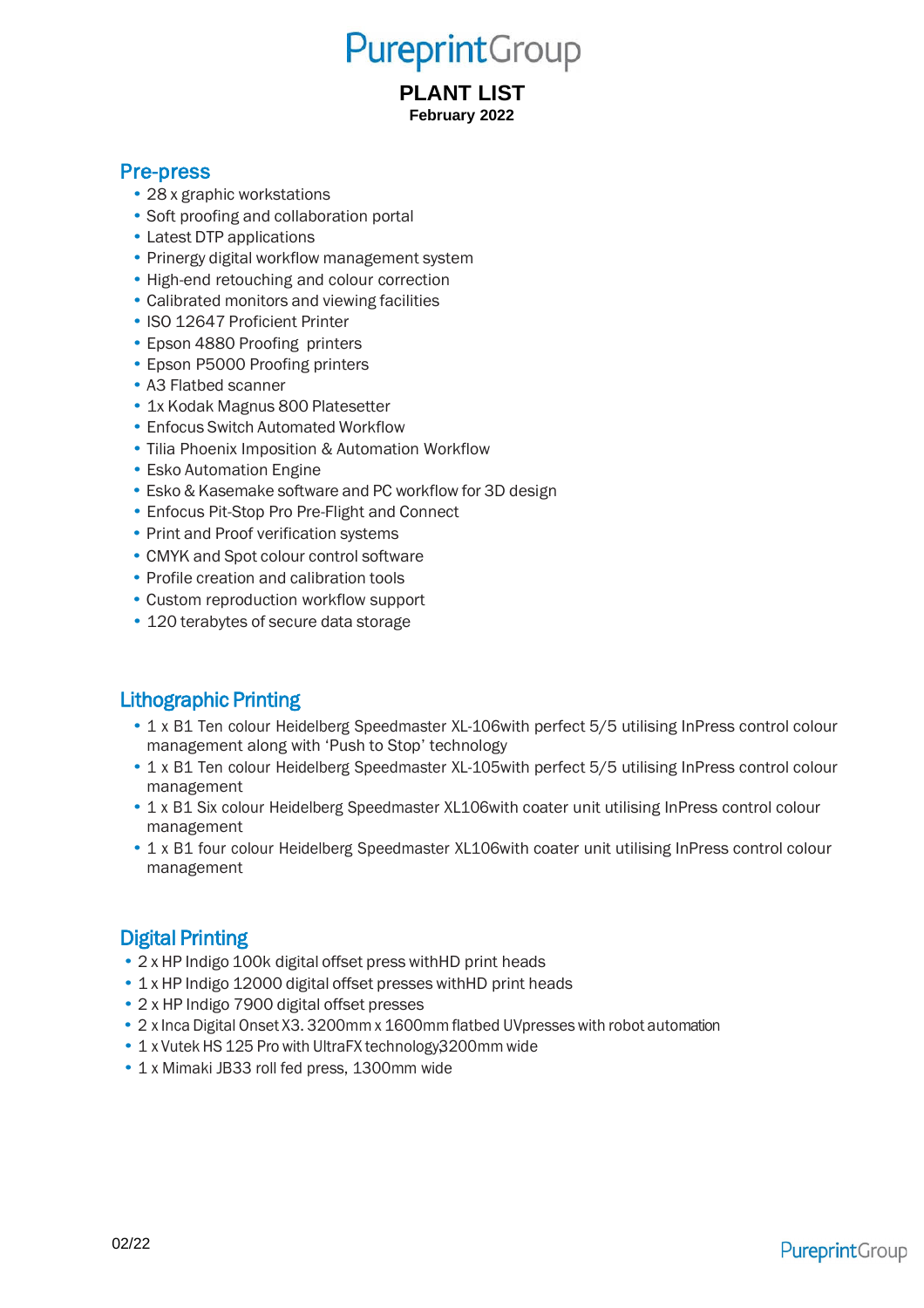## **Pureprint**Group

#### **PLANT LIST February 2022**

#### Screen Printing

- 1 x 2 colour Seri Fast U.V. screen printing line2.65m x 1.65m
- 1 x 1 Colour Svecia screen printing line with conventional and U.V. 1.6m x 1.1m
- 1 x 1 CST direct to screen digital imaging technology
- 1 x Auto coater
- 1 x Automatic screen stencil washing system
- 1 x Automatic screen washing & reclaiming system

#### Direct Mail

- Data bureau facility: fully ISO27001 compliant service for cleansing, mail-sortation and data management
- 1 x HP 9050dn laserjet monochrome Duplex Printer
- 2 x Astrojet M1 colour inkjet Memjet for 4 colour envelope overprinting
- 3x HP Laser Jet Enterprise M806
- 2 x Buhrs BB300 8 station enclosing including 10mm book/sample feeders and camera verification system
- 2 x AMS mailbag poly wrapping system up to 250mm width, various weight polythene film clear or colour
- Hand enclosing
- Integrated Mailing, DSA and Carrier partners

### Print Finishing

- 1x Muller Martin Allegro A7 perfect binder with 12 stations and OCR barcode readers
- 1 x Muller Martini Bravo Plus 6 station saddle stitcher with cover feeder, AMRYS and OCR barcode readers
- 1 x Horizon BQ-470 binding machine with HT30auto trimmer
- 1x Horizon BQ-470 binding machine with HT80knife trimmer
- 1x Horizon Sitchliner Mark III
- Meccanotechnica Astronic 180 thread sewer
- Layflat binding:
	- › Kisun DB-440 digi binder
	- › CMC Q press
- › Kisun digi gluer
- MBO K8RS folder
- Duplo 745 cutting and creasing machine
- Tranklein round cornering machine Type EK-D 100
- Argos L380 UV Coater
- Renz Autopunch AP360 for wiro binding
- Renz Auto Bind AB500 HS for wiro binding
- Renz Punch 500 for wiro binding
- Duplo System 5000 pro booklet making system